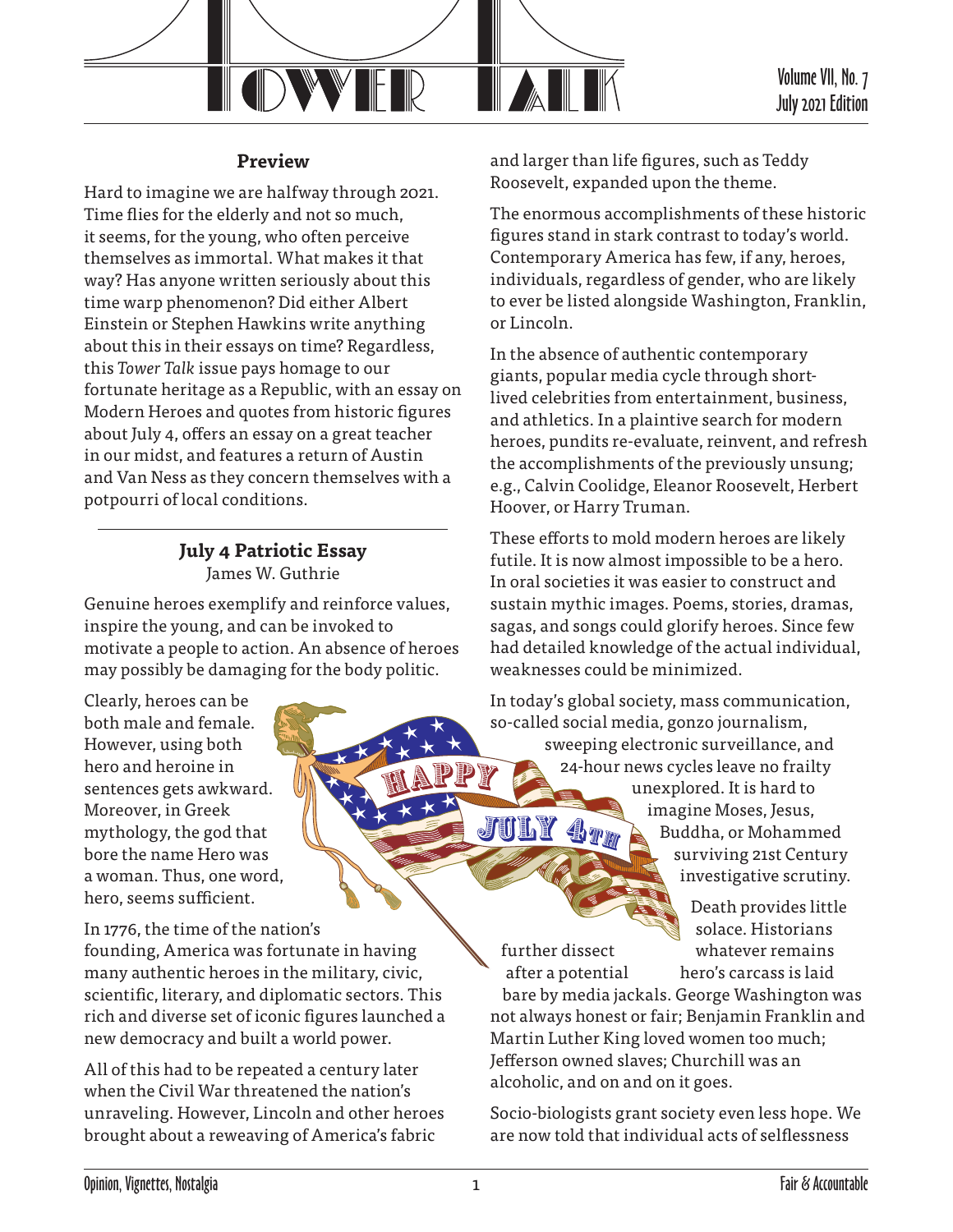are but genetically pre-programmed actions required for species survival. By this measure, legendary figures, such as Joan of Arc, World I hero, Alvin York, or the flag raisers at Iwo Jima are mindless worker bees robotically serving their hive's queen, and fulfilling their Darwinian duties. They could not help themselves and deserve no Congressional medals or place in history. Darwin and DNA, not heroism, predestined them.

Thus, if modern heroes are in short supply, good reasons may exist. However, there possibly is another view: the absence of heroes may reflect a healthy republic.

Living heroes are often products of massive propaganda campaigns and media manipulated popular feeling. They seldom are the result of thoughtful and sustained undercurrents. Nations with living heroes have not always prospered and seldom have their neighbors. Hitler, Stalin, Kim IL Jung, and Hugo Chavez come to mind.

Fisher Ames was an 18th century dis-affected Federalist eager to persuade his colonial brethren of the righteousness of revolution against King George. He likened monarchies to great merchantmen, the titanic ships of his day that could be boarded, borne by wind and tide, and supply passengers with safety and a sense of elation. However, inevitably, Ames asserted, such great ships hit a reef and sink.

Democracy, on the other hand, is like a log raft. It seldom sinks, but you almost always get your feet wet.

Ames could have added that merchantmen, monarchies if you will, require a captain, a strong perhaps heroic figure, able to give orders and impose discipline. The crew need only have strong backs and be compliant.

Rafts, democracies, need few or no officers, relying upon crew members who are strong willed, self-reliant, and self- disciplined.

Metaphors aside, heroism should not be forsaken altogether. A people in crisis must often be able to evoke heroes from the past and invent new ones.

Should America find itself imperiled, it might well need a hero, and there is little reason to believe that the nation could not meet the challenge. Such a hero might emerge from among those reading this essay.

However, in the hoped-for absence of a national crisis, a shortage of living heroes is not overly worrisome. The United States does not now need a strong hero in whom citizens can invest emotionally so that they themselves may feel protected. Rather, America needs strong citizens so that we can protect ourselves.

## **Fourth of July Comments from the Past**

- *Daniel Webster, 1880:* It becomes us, on whom the defense of our country will ere long devolve, this day, most seriously to reflect on the duties incumbent upon us. Our ancestors bravely snatched expiring liberty from the grasp of Britain, whose touch is poison…. Shall we, their descendants, now basely disgrace our lineage, and pusillanzimously disclaim the legacy bequeathed to us? Shall we pronounce the sad valediction to freedom, and immolate liberty on the altars our fathers have raised to her?
- *Charles Summer, 1845:* Nothing resembles God more than that man among us who has arrived at the highest degree of justice. The true greatness of nations is in those qualities which constitute the greatness of the individual. It is not to be found in extent of territory, nor in vastness of population, nor in wealth; not in fortifications, or armies, or navies; not in the phosphorescent glare of fields of battle; not in Golgothas, though covered by monuments that kiss the clouds; for all these are the creatures and representatives of those qualities of our nature, which are unlike anything in God's nature.
- *Frederick Douglass, July 5, 1852:* The blessings in which you, this day, rejoice, are not enjoyed in common. The rich inheritance of justice, liberty, prosperity, and independence,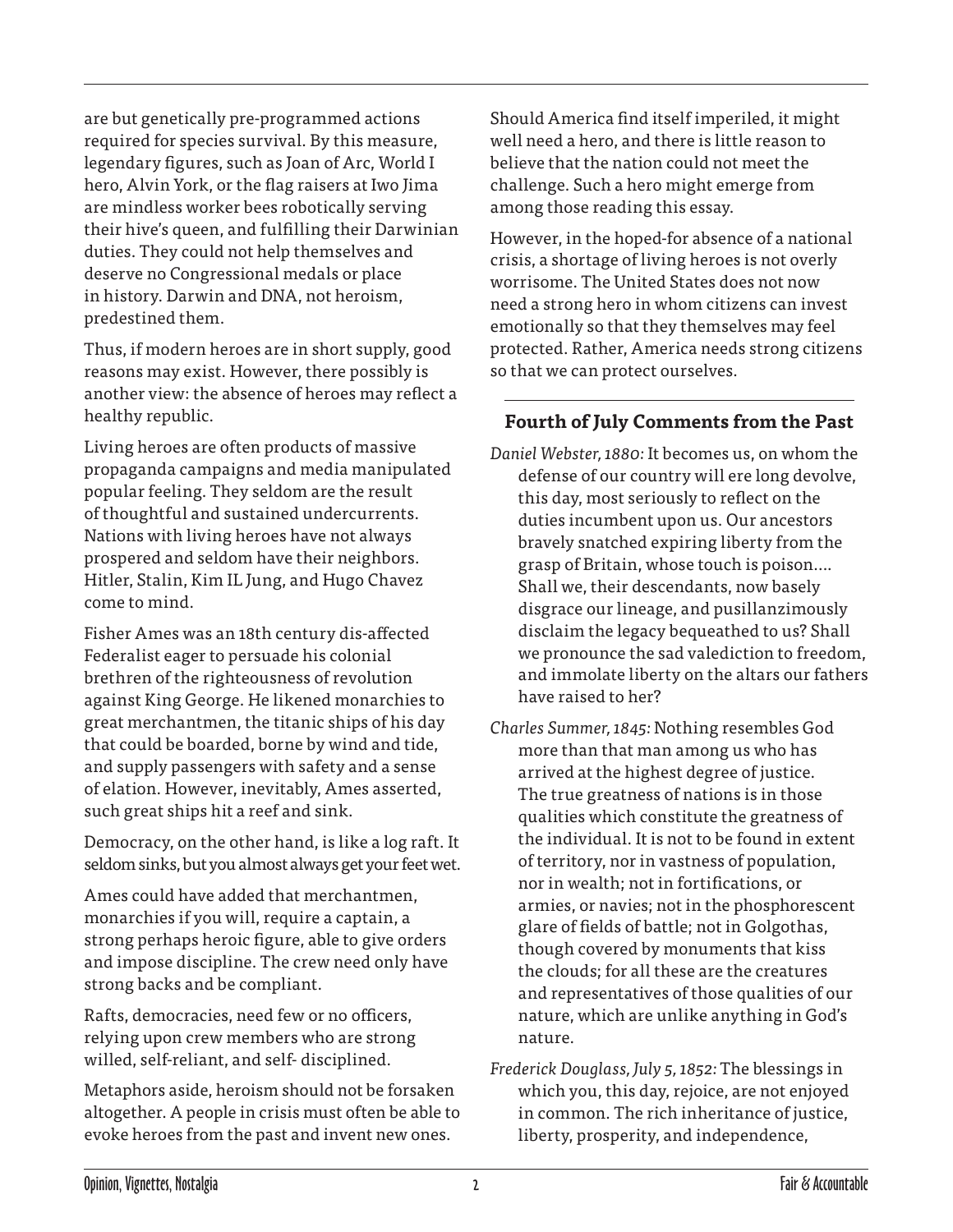bequeathed by your fathers, is shared by you, not by me. The sunlight that brought light and healing to you, has brought stripes and death to me. This Fourth July is yours, not mine. You may rejoice, I must mourn….

*Susan B. Anthony, July 4, 1876:* Our faith is firm and unwavering in the broad principles of human rights proclaimed in 1776, not only as abstract truths, but as the corner stones of a republic. Yet we cannot forget, even in this glad hour, that while all men of every race, and clime, and condition, have been invested with the full rights of citizenship under our hospitable flag, all women still suffer the degradation of disfranchisement.

#### **Teacher in Our Midst** James W. Guthrie

Every now and then, not too often, but occasionally, I learn something new. One of those occasions was Saturday afternoon, June 19, 2021. I know exactly where it happened: in the 12th floor lounge. The event was a meeting of the short story affinity group.

I know a little bit about good teaching. I won an Outstanding Teacher of the Year Award when I was a Professor at the University of California, Berkeley, and I was awarded the same as a Professor at Vanderbilt University some years later. The awards were not so much about what I did in the classroom, but what I did for students outside the classroom. There were many testimonies about how I had furthered careers, changed professional outlook, motivated individuals further beyond what they had otherwise intended, and blah blah blah.

At Berkeley I taught with an outstanding instructor. That was SFT resident Geraldine Clifford. We taught a class together and I had to struggle to stay up with her expert knowledge and factual delivery. She was a tough act to engage with, and I learned a lot from it.

Fast forward to the SFT 12th floor. Twelve of us were gathered there. Four males and eight females. The usual Towers' ratio. Three of the four males were retired physicians. The fourth was me. We had been assigned an approximate 1500-word short story about Miss Brill.

I was urged to attend by my wife. The chief competitor for my time was an NBA playoff game on television.

I read the story all too quickly, and concluded that it probably should never have been published. It was filled with mushy description, hyperbole, metaphors, seemed to drive no particular point; it was not something from which I could learn. It had virtually no empirical base to it whatsoever. Anyway, I steeled myself, went to the meeting, sat on a sofa, and defied anybody to teach me anything beyond my own narrow opinions.

The leader for the day, and for all I know, the always-instructor for the group, was Margo Fields. I do not know her well. I admire the manner in which she mourned her husband's recent death. She acknowledged to me in a passing conversation a few weeks previously she was feeling a little raw. But on this Saturday afternoon she seemed poised and very much in control of herself.

She was punctual, and was gracious in soliciting everyone's views regarding the assigned short story. One of the early reactors was a retired research physician. He led off by saying something pretty close to, This was an entire waste of time. I cannot imagine why anyone would want to read this.

I thought to myself, Oh, boy. Someone who sees the world my way. Go, bro, go!

When it was my turn to speak, I was a little more reticent than my negative predecessor. I just said I didn't quite understand it. This was a massive understatement. I was clueless.

We continued around the room and then it was a turn of another one of our retired physicians. I anticipated that he would be equally brutal in his appraisal. To my surprise, he was flattering of the short story. He was able to perceive nuances, subtle meanings, analogies, and deep references to the human condition. I thought to myself, Bro, I have I always known you were something of commotionalist, but you didn't have to go this far to provoke me. How come you abandoned your scientific training?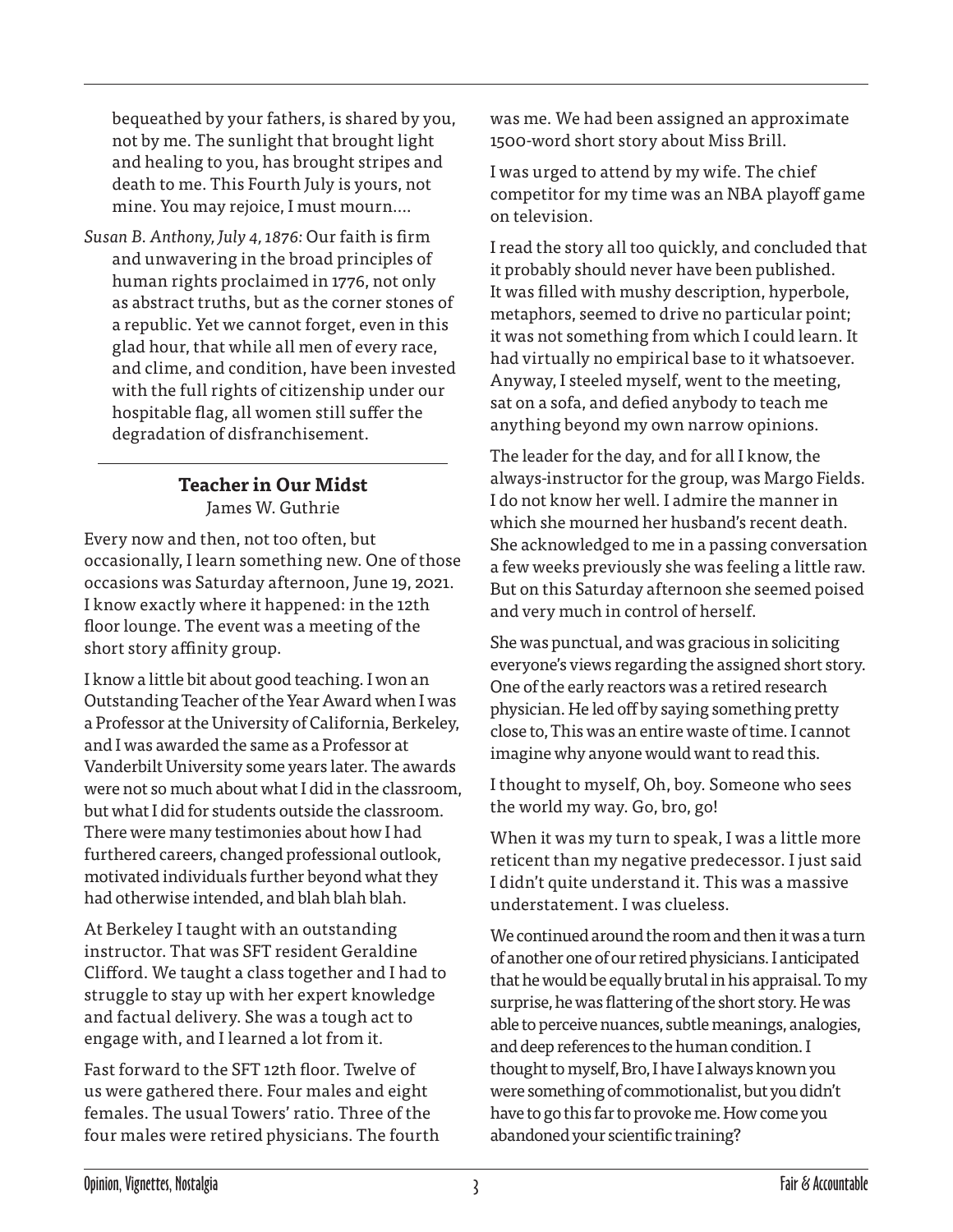And so it went with everyone expressing their opinion in a polite manner. Our leader, Margo, was pleasant to all and then she dropped the bomb.

She proclaimed this to be a great short story. The hook she used with us was this question: A man went to Las Vegas, LOST \$1 million, and committed suicide.

When you hear or read that, it does not go deeply. Clearly it must be a headline acknowledging the perils of gambling. Poor devil, he was stupid, and he gambled.

However, if the headline was Man goes to Las Vegas WINS \$1 million and commits suicide, does that evoke an entirely different outlook about what is to come next? It surely did with me. I could see that a small readjustment of content made a completely different story.

We proceeded from there, Margo asking questions whose answers begin to unveil an entirely different reality and meaning in the Miss Brill story than I had initially acquired. As the hour progressed I began to admire the author for the subtlety she had injected into an otherwise straightforward set of observations. I came to see that writing an effective short story is closer to poetry than to the prose of a novel or entire book.

Margo Fields hooked me. The next time, I will struggle to read any distributed short story with far more humility and maybe I will come, eventually, to see the artistry in this particular literary form.

Thank you, Margo.

# **New Novel at Printer (Self-Aggrandizement)** James Guthrie

The deceased was found on the floor of an ocean view hotel room. The body was discovered by a maid who reported an inappropriately hung Do Not Disturb card on the door and unpleasant odors emanating from the room into the hall. Security officers removed all door hinges to gain entry. The coroner reported the deceased most likely had drowned, her lungs filled with saltwater. Was she murdered? If so, how did she

return to the hotel, and how did her killer, or killers, escape the hotel room when the victim's doors and windows were locked from inside. Two hotel guests, Detectives, Richard and Patricia Doyle, solved the locked room mystery, identified the murderer, queried accomplices, found hidden illegal drugs, and possibly discovered leads to a likely location for a long-lost, century-old possibly valuable, Spanish treasure chest. Then, unfortunately, tragedy struck.

### **Entrez Nous** Sugar Caen

Austin and Van Ness reside in SFT 1501. They have returned from a leisurely couple's therapy luxury cruise which was intended to resolve their many interpersonal issues. By listening in we can see how successful their counseling curative turned out to be.

*Aus:* Now that we are back from our vacation, I can see the Towers is opening up. That's good, isn't it?

*Van:* Yes, it is starting to feel closer to what we knew before.

*Aus:* However, there are sure some disturbing signs around here.

*Van:* To whit?

*Aus:* It looks to me like we've got a terrible personnel morale problem here. We've got so many vacant positions it worries me.

*Van:* Yes, we do have open positions, but how is that affecting you? Judging from your waistline, you certainly aren't missing many meals.

*Aus:* Now, don't be nasty. That's what we went away to remove, remember?

*Van:* I apologize. But I don't think things are going to hell in a handbasket right now. The Marketplace is a useful innovation in our food service. The menu options have actually been improved and they offer more variety, even more vegetables, and fewer carbohydrates. That's good.

*Aus:* But what about all the leadership vacancies? We do not have a chef, we are losing our Dining